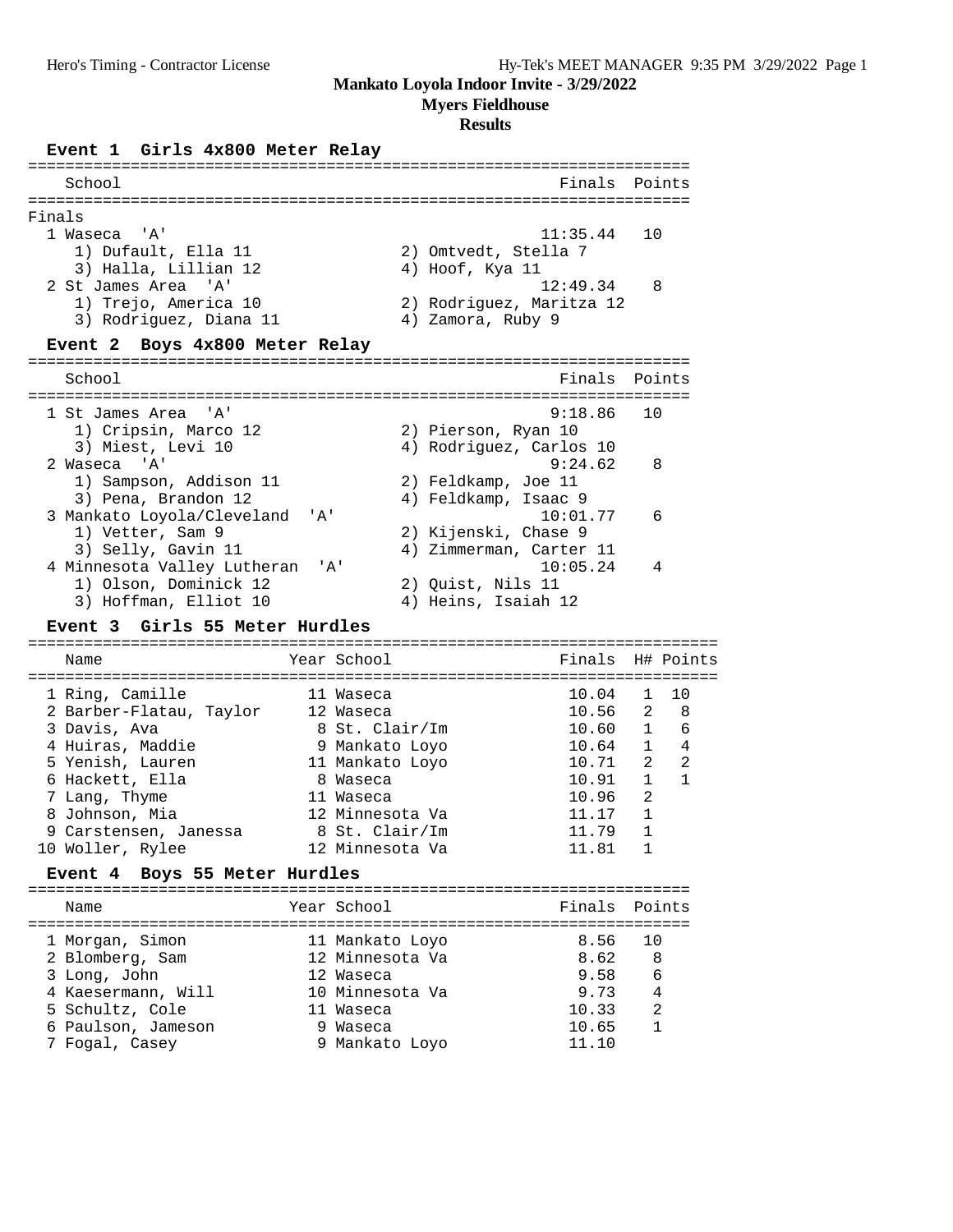**Myers Fieldhouse**

# **Results**

# Event 5 Girls 55 Meter Dash

| Name                             | Year School         | Finals                |                | H# Points    |
|----------------------------------|---------------------|-----------------------|----------------|--------------|
|                                  |                     |                       |                |              |
| 1 Johnson, Samara                | 12 Waseca           | 8.08                  | 2              | 10           |
| 2 Bulfer, Maddy                  | 12 Waseca           | 8.22                  | 2              | 8            |
| 3 Hopp, Averyelle                | 9 Minnesota Va      | 8.47                  | 1              | 6            |
| 4 Dingman, Hailey                | 12 St. Clair/Im     | 8.48                  | $\mathbf{1}$   | 4            |
| 5 Woller, Olivia                 | 11 Minnesota Va     | 8.65                  | $\mathbf{1}$   | 2            |
| 6 Hagen, Brooke                  | 9 St. Clair/Im      | 8.68                  | $\mathbf{1}$   | $\mathbf{1}$ |
| 7 Hoosline, Macy                 | 11 St. Clair/Im     | 8.77                  | 1              |              |
| 8 Brinkman, Alexis               | 9 Waseca            | 8.94                  | 3              |              |
| 9 Barrios, Emely                 | 9 St James Area     | 9.00                  | 2              |              |
| 10 Mullenbach, Ella              | 9 Minnesota Va      | 9.14                  | 1              |              |
| 11 Skinner, Sophia               | 9 Mankato Loyo      | 9.25                  | $\overline{2}$ |              |
| 12 Romsdahl, Alivia              | 8 St James Area     | 9.26                  | 3              |              |
| 13 Lombardia, Maria              | 10 Mankato Loyo     | 9.41                  | 3              |              |
| 14 Helling, Taryn                | 10 St James Area    | 9.44                  | 2              |              |
| 15 Mansfield, Lucia              | 9 Waseca            | 9.52                  | $\overline{c}$ |              |
| 16 De La Cruz, Catalina          | 10 St James Area    | 9.74                  | 1              |              |
| 17 Tolbert, Sophia               | 9 St. Clair/Im      | 9.75                  | $\mathbf{1}$   |              |
| -- Lindsay, Kamryn               | 9 Mankato Loyo      | X8.76                 | 3              |              |
| Event 6 Boys 55 Meter Dash       |                     |                       |                |              |
|                                  |                     |                       |                |              |
| Name                             | Year School         | Finals                |                | H# Points    |
|                                  |                     |                       |                |              |
| 1 Ahlschlager, Kyle              | 11 Waseca           | 6.84                  | 2              | 10           |
| 2 Johnson, Kaeden                | 10 Waseca           | 6.98                  | 3              | 8            |
| 3 Edwards, Christian             | 12 Minnesota Va     | 7.00                  | $\mathbf{1}$   | 6            |
| 4 Anderson, Noah                 | 12 St James Area    | 7.21                  | 2              | 4            |
| 5 Schmidt, Isaac                 | 12 Minnesota Va     | 7.35                  | $\mathbf{1}$   | 2            |
| 6 Allen-Haas, Micah              | 9 Waseca            | 7.36                  | 2              | $\mathbf{1}$ |
| 7 Ludwig, Bennett                | 9 Waseca            | 7.47                  | $\overline{2}$ |              |
| 8 Strobel, Henry                 | 11 Mankato Loyo     | 7.48                  | 2              |              |
| 9 Price, Ben                     | 9 Minnesota Va      | 7.54                  | 1              |              |
| 10 Kasprowicz, Hayden            | 12 St. Clair/Im     | 7.63                  | 1              |              |
| 11 Olmanson, Jacob               | 10 St. Clair/Im     | 7.89                  | 1              |              |
| 12 Doerring, Ethan               | 9 Minnesota Va      | 7.93                  | $\mathbf{1}$   |              |
| 13 Cuellar, Ethan                | 7 St James Area     | 7.97                  | 3              |              |
| 14 Kliner, Kason                 | 8 St. Clair/Im      | 8.03                  | $\mathbf{1}$   |              |
| 15 Skubitz, Jack                 | 11 Mankato Loyo     | 8.04                  | 3              |              |
| 16 Wood, Danny                   | 9 Mankato Loyo      | 8.16                  | 2              |              |
| 17 Romnes, Ty                    | 7 Mankato Loyo      | 8.36                  | 3              |              |
| 18 Perez, Angel                  | 11 St James Area    | 8.61                  | 3              |              |
| 19 Lentz, Huntly                 | 8 St. Clair/Im      | 9.73                  | 1              |              |
| 20 Fast, Derek                   | 11 St James Area    | 9.97                  | 3              |              |
| Event 7 Girls 1600 Sprint Medley |                     |                       |                |              |
|                                  |                     |                       |                |              |
| School                           |                     | Finals                |                | Points       |
|                                  |                     |                       |                |              |
| l Waseca<br>. A '                |                     | 4:40.82               | 10             |              |
| 1) Thompson, Maddie 12           |                     | 2) Azure, Samantha 11 |                |              |
| 3) Lopez, Gaby 9                 | 4) Dufault, Ella 11 |                       |                |              |
| 2 St. Clair/Imannuel Lutheran    | '' A '              | 4:50.79               | 8              |              |
| 1) Hinze, Brooklin 8             | 2) Hagen, Brooke 9  |                       |                |              |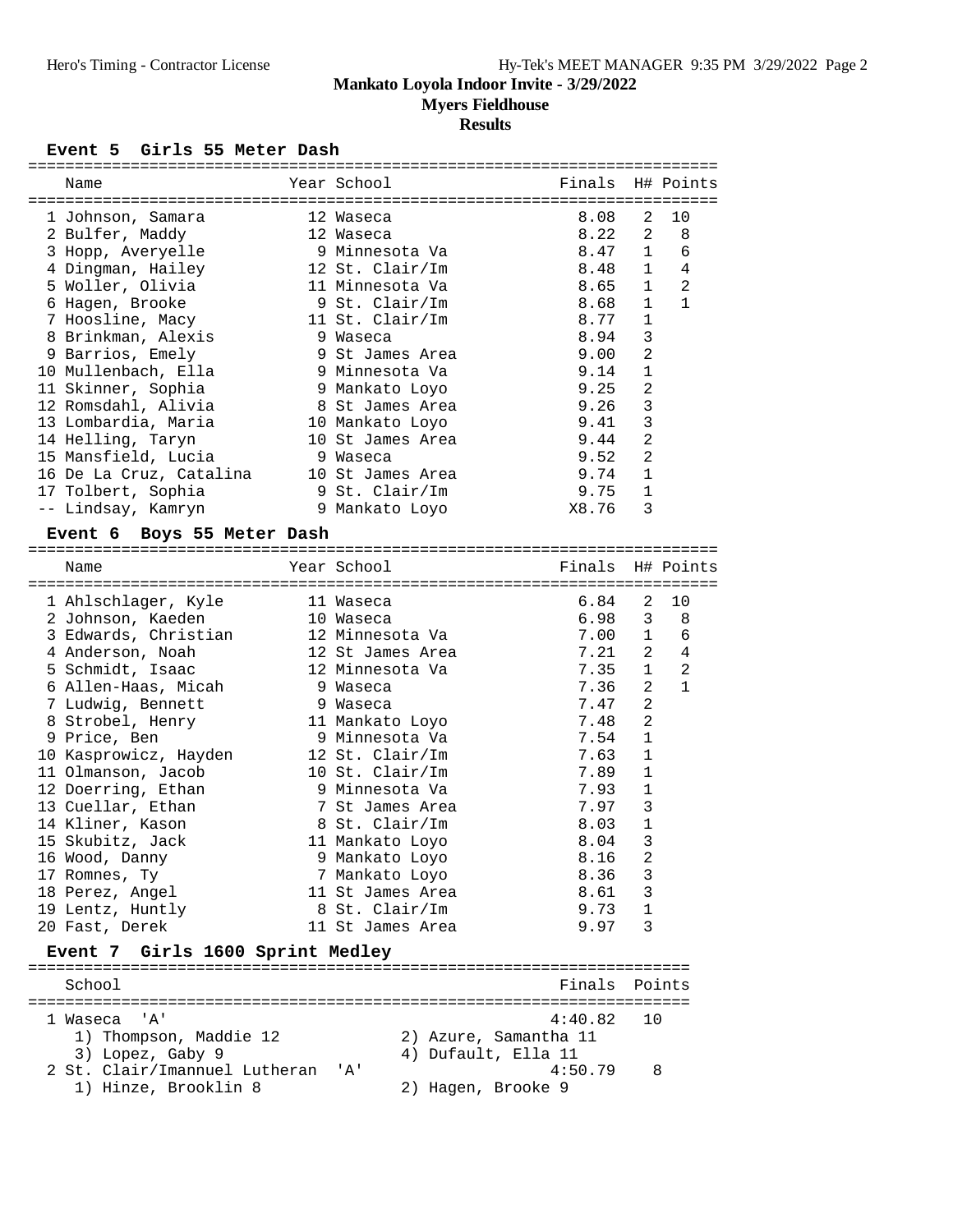**Myers Fieldhouse**

## **Results**

# **....Event 7 Girls 1600 Sprint Medley**

| 3) Ward, Tori 10               | 4) Daly, Madison 12      |    |
|--------------------------------|--------------------------|----|
| 3 Mankato Loyola/Cleveland 'A' | 5:01.57                  | -6 |
| 1) Yenish, Lauren 11           | 2) Cooney, Maddie 9      |    |
| 3) Huiras, Maddie 9            | 4) Meyer, Savannah 9     |    |
| 4 St James Area 'A'            | 5:37.92                  | 4  |
| 1) Friesen, Katelyn 8          | 2) Romsdahl, Alivia 8    |    |
| 3) Ciske, Lilian 10            | 4) Rodriguez, Maritza 12 |    |
|                                |                          |    |

# **Event 8 Boys 1600 Sprint Medley**

| School                                       |                        | Finals Points  |
|----------------------------------------------|------------------------|----------------|
| 1 St James Area 'A'                          | $4:08.73$ 10           |                |
| 1) Sletta, Anthony 11                        | 2) Friesen, Jacob 10   |                |
| 3) Herrera, Fabian 9                         | 4) Morales, Luis 11    |                |
| 2 Waseca 'A'                                 | 4:15.64                | 8              |
| 1) Keeton, Laird 10                          | 2) Allen-Haas, Micah 9 |                |
| 3) Pena, Brandon 12                          | 4) Feldkamp, Isaac 9   |                |
| 3 Mankato Loyola/Cleveland<br>י ב <i>ו</i> י | 4:23.35                | 6              |
| 1) Kann, Josh 11                             | 2) Morgan, Simon 11    |                |
| 3) Huisken, Nick 11                          | 4) Strobel, Nathan 10  |                |
| 4 St. Clair/Imannuel Lutheran 'A'            | 4:36.00                | $\overline{4}$ |
| 1) Casto, Aaron 12                           | 2) Olmanson, Jacob 10  |                |
| 3) Kruse, Alex 9                             | 4) Bailey, Eli 8       |                |
| 5 Minnesota Valley Lutheran<br>' A '         | 5:01.20                | $\mathcal{D}$  |
| 1) Helget, Jaden 9                           | 2) Bentler, Josh 9     |                |
| 3) Pyan, Anton 8                             | Koopman, Ricky 11      |                |

# **Event 9 Girls 1600 Meter Run**

| Name               | Year School      | Finals Points |                |
|--------------------|------------------|---------------|----------------|
| 1 Fischer, Clare   | 12 Minnesota Va  | 5:51.19       | <u>າດ</u>      |
| 2 Dufault, Callie  | 9 Waseca         | 5:54.89       | - 8            |
| 3 Halla, Lillian   | 12 Waseca        | 6:04.24       | - 6            |
| 4 Quast, Valerie   | 8 St. Clair/Im   | 6:11.23       | $\overline{4}$ |
| 5 Trejo, America   | 10 St James Area | 6:43.80       | 2              |
| 6 Hoof, Kya        | 11 Waseca        | 6:51.48       |                |
| 7 Rodriquez, Diana | 11 St James Area | 6:58.29       |                |

# **Event 10 Boys 1600 Meter Run**

|  | Name                |    | Year School      | Finals Points |                |
|--|---------------------|----|------------------|---------------|----------------|
|  | 1 Pierson, Ryan     |    | 10 St James Area | 5:06.90       | ີ 1 ດ          |
|  | 2 Cripsin, Marco    |    | 12 St James Area | 5:07.84       | -8             |
|  | 3 Feldkamp, Joe     |    | 11 Waseca        | 5:11.02       | 6              |
|  | 4 Younge, James     |    | 11 Mankato Loyo  | 5:15.00       | $\overline{4}$ |
|  | 5 Rodriguez, Carlos |    | 10 St James Area | 5:34.23       | $\mathfrak{D}$ |
|  | 6 Heins, Isaiah     |    | 12 Minnesota Va  | 5:37.58       | $\mathbf{1}$   |
|  | 7 Kalbow, Cade      |    | 11 Waseca        | 5:44.10       |                |
|  | 8 Deichman, Corbin  |    | 8 Mankato Loyo   | 5:45.78       |                |
|  | 9 Kuehl, Owen       |    | 9 St James Area  | 5:50.59       |                |
|  | 10 Godwin, Tristan  | 9. | Waseca           | 5:51.95       |                |
|  | Urban, Jonathan     |    | 12 Minnesota Va  | 5:54.43       |                |
|  |                     |    |                  |               |                |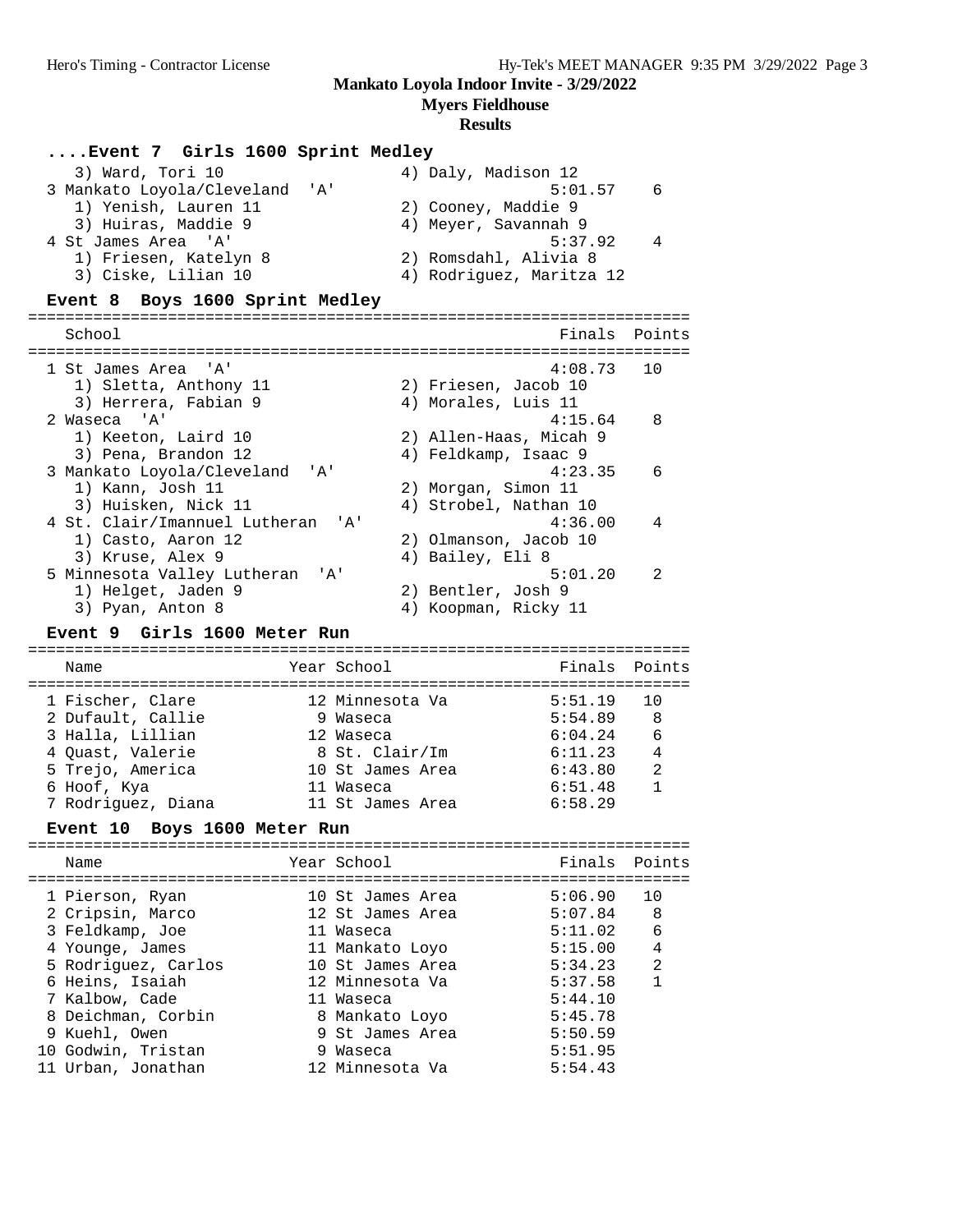**Myers Fieldhouse**

| Event 10 Boys 1600 Meter Run<br>12 Waldron, TJ<br>9 Mankato Loyo<br>13 Arrequin, Adrian<br>9 Waseca | 5:56.62<br>6:11.72                           |        |
|-----------------------------------------------------------------------------------------------------|----------------------------------------------|--------|
| 14 Moldstad, Christian<br>10 Minnesota Va<br>Girls 4x200 Meter Relay<br><b>Event 11</b>             | 6:28.17                                      |        |
| School                                                                                              | Finals                                       | Points |
| 1 St. Clair/Imannuel Lutheran<br>' A '                                                              | 2:05.79                                      | 10     |
| 1) Hoosline, Macy 11                                                                                | 2) Carstensen, Janessa 8<br>4) Davis, Ava 8  |        |
| 3) Hagen, Brooke 9<br>2 St. Clair/Imannuel Lutheran<br>'B'                                          | 2:06.06                                      |        |
| 1) Dingman, Hailey 12                                                                               | 2) Daly, Katherine 7                         |        |
| 3) Hinze, Brooklin 8<br>3 Waseca<br>'A'                                                             | 4) Ward, Tori 10<br>2:13.91                  | 8      |
| 1) Brinkman, Alexis 9                                                                               | 2) Haley, Sarah 10                           |        |
| 3) McMurphy, Katlyn 9                                                                               | 4) Norland, Ava 11                           |        |
| 4 Mankato Loyola/Cleveland<br>'A'                                                                   | 2:15.23                                      | 6      |
| 1) Cooney, Maddie 9<br>3) Stoffel, Grace 9                                                          | 2) Kolars, Kylie 10<br>4) Skinner, Sophia 9  |        |
| 5 Waseca<br>'B'                                                                                     | 2:15.84                                      |        |
| 1) Lynch, Kennedy 9                                                                                 | 2) Sartori, Kalea 9                          |        |
| 3) Mansfield, Lucia 9<br>6 St James Area<br>" A '                                                   | 4) Lynch, Haydn 10<br>2:31.18                | 4      |
| 1) Aden, Adisyn 7                                                                                   | 2) Kreel, Carmen 7                           |        |
| 3) Rodriguez, Yasmine 7                                                                             | 4) Barrios, Emely 9                          |        |
| -- Mankato Loyola/Cleveland<br>'B'                                                                  | X2:21.54                                     |        |
|                                                                                                     |                                              |        |
| 1) Hernandez, Mercedes 9                                                                            | 2) Lindsay, Kamryn 9                         |        |
| 3) Zernechel, Emma 9                                                                                | 4) Lombardia, Maria 10                       |        |
| Event 12 Boys 4x200 Meter Relay                                                                     |                                              | ====== |
| School                                                                                              | Finals                                       | Points |
| ' A '                                                                                               |                                              |        |
| 1 Waseca<br>1) Ahlschlager, Kyle 11                                                                 | 1:39.97<br>2) Johnson, Kaeden 10             | 10     |
| 3) Rodriguez, Christian 11                                                                          | 4) Ohnstad, Carson 9                         |        |
| 2 Minnesota Valley Lutheran<br>'A'                                                                  | 1:44.24                                      | 8      |
| 1) Halvorson, Ben 10                                                                                | 2) Blomberg, Sam 12                          |        |
| 3) Kaesermann, Will 10<br>' 'A '                                                                    | 4) Wilfahrt, Jevan 10                        | 6      |
| 3 St. Clair/Imannuel Lutheran<br>1) Kasprowicz, Hayden 12                                           | 1:50.07<br>2) Irigoyen, Alex 11              |        |
| 3) Olmanson, Jacob 10                                                                               | 4) Schommer, Jacob 10                        |        |
| 4 St James Area 'A'                                                                                 | 1:51.18                                      | 4      |
| 1) Firchau, Gavin 11                                                                                | 2) Meyer, Parker 10                          |        |
| 3) Andersen, Cameron 9<br>5 Mankato Loyola/Cleveland<br>'A'                                         | 4) Flohrs, Bennett 10<br>1:51.63             | 2      |
| 1) Huisken, Nick 11                                                                                 | 2) Marrone, Mattia 11                        |        |
| 3) Fogal, Casey 9                                                                                   | 4) Kijenski, Chase 9                         |        |
| 6 St. Clair/Imannuel Lutheran<br>'B'                                                                | 1:58.94                                      |        |
| 1) Kruse, Alex 9<br>3) Winkler, Hunter 8                                                            | 2) Casto, Aaron 12<br>4) Lentz, Huntly 8     |        |
| 7 Waseca<br>'B'                                                                                     | 1:59.88                                      |        |
| 1) Hadley, Jacob 9<br>3) Yoder, Luke 9                                                              | 2) Paulson, Jameson 9<br>4) Miller, Kaiden 9 |        |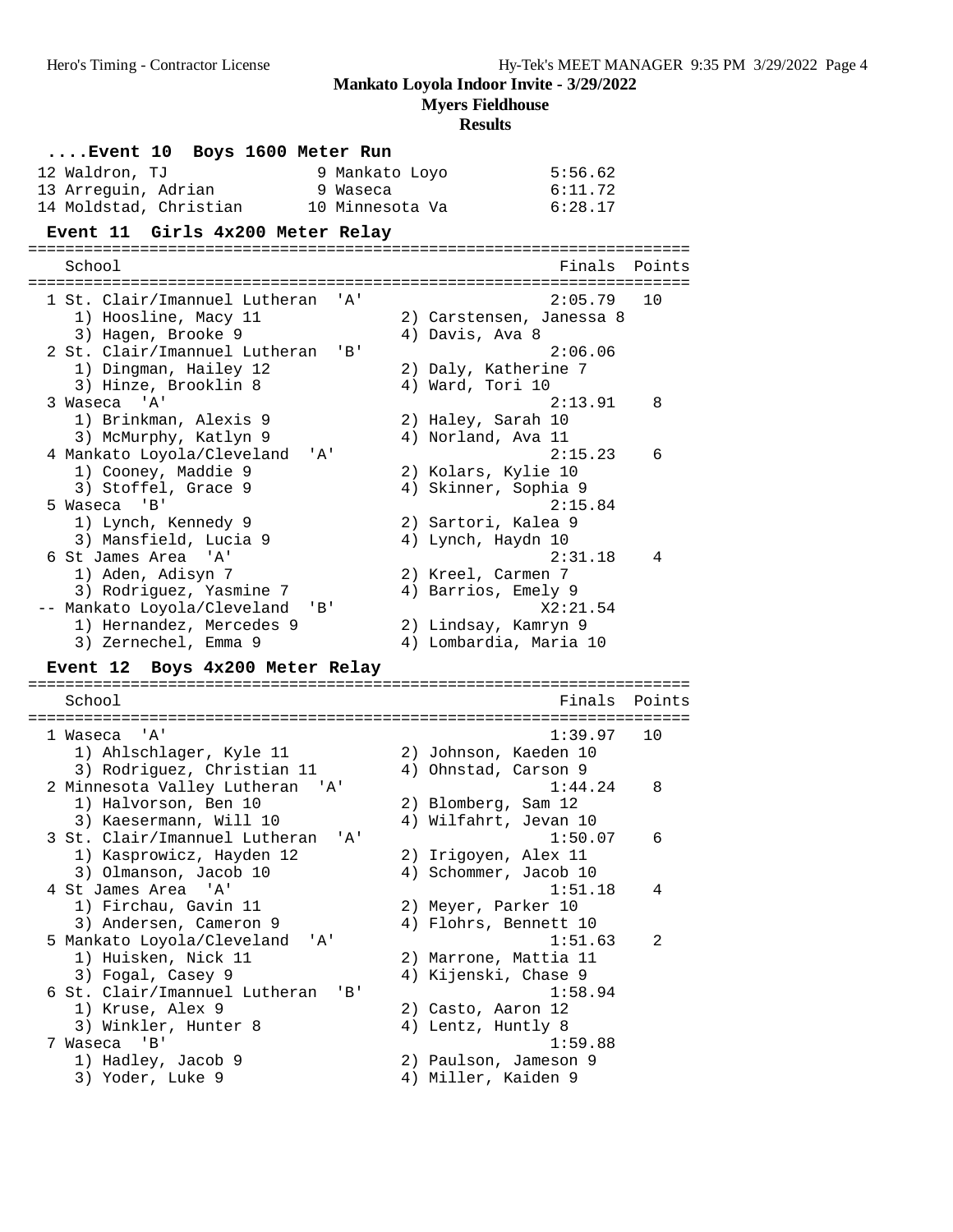**Myers Fieldhouse**

## **Results**

## **....Event 12 Boys 4x200 Meter Relay**

-- Minnesota Valley Lutheran 'B' DQ<br>1) Price, Ben 9 2) Henry, Kendrick 10 1) Price, Ben 9 2) Henry, Kendrick 10 3) Doerring, Ethan 9 4) Frey, Jared 10

## **Event 13 Girls 400 Meter Run**

| Name                                                                                                                                                             | Year School                                                                                                                              | Finals H# Points                                                                     |                                                                                    |                                                       |
|------------------------------------------------------------------------------------------------------------------------------------------------------------------|------------------------------------------------------------------------------------------------------------------------------------------|--------------------------------------------------------------------------------------|------------------------------------------------------------------------------------|-------------------------------------------------------|
| 1 Azure, Samantha<br>2 Omtvedt, Stella<br>3 Reinarts, Livia<br>4 Daly, Paige<br>5 Lynch, Julieann<br>6 Fischer, Helen<br>7 Fischer, Teresa<br>8 Trapero, Daniela | 11 Waseca<br>7 Waseca<br>12 Minnesota Va<br>10 St. Clair/Im<br>10 St. $Clair/Im$<br>10 Minnesota Va<br>8 Minnesota Va<br>9 St James Area | 1:08.99<br>1:11.85<br>1:12.76<br>1:17.16<br>1:17.53<br>1:17.68<br>1:21.84<br>1:26.21 | 1<br>2<br>$\mathbf{1}$<br>$\overline{2}$<br>2<br>$\mathbf{1}$<br>$\mathbf{1}$<br>2 | 10<br>8 <sup>8</sup><br>6<br>4<br>2<br>$\overline{1}$ |
| 9 Aquilar, Mayra<br>10 Erickson-Selman, Finley                                                                                                                   | 10 St James Area<br>8 St James Area                                                                                                      | 1:28.74<br>1:30.55                                                                   | $\mathfrak{D}$<br>$\mathfrak{D}$                                                   |                                                       |
| Event 14 Boys 400 Meter Run                                                                                                                                      |                                                                                                                                          |                                                                                      |                                                                                    |                                                       |

# ==========================================================================

| Name                 |                  |                                                                                                                                                                                                                    |                |                                                                                   |
|----------------------|------------------|--------------------------------------------------------------------------------------------------------------------------------------------------------------------------------------------------------------------|----------------|-----------------------------------------------------------------------------------|
|                      |                  | 55.81                                                                                                                                                                                                              |                | 10                                                                                |
| 2 Thompson, Justin   |                  |                                                                                                                                                                                                                    |                | - 8                                                                               |
| 3 Irigoyen, Alex     |                  |                                                                                                                                                                                                                    |                | 6                                                                                 |
| 4 Barbosa, Sam       |                  |                                                                                                                                                                                                                    | $\mathbf{1}$   | 4                                                                                 |
| 5 Olson, Dominick    |                  |                                                                                                                                                                                                                    | $\mathbf{1}$   | 2                                                                                 |
| 6 Lentz, Huntly      |                  | 1:05.26                                                                                                                                                                                                            |                |                                                                                   |
| 7 Selly, Gavin       |                  | 1:05.35                                                                                                                                                                                                            | $\mathfrak{D}$ |                                                                                   |
| 8 Garril, Omar       |                  | 1:10.03                                                                                                                                                                                                            | $\mathfrak{D}$ |                                                                                   |
| 9 Hainlen, Kaden     |                  | 1:11.57                                                                                                                                                                                                            | $\mathfrak{D}$ |                                                                                   |
| 10 Ramirez, Fernando |                  | 1:15.02                                                                                                                                                                                                            | 2              |                                                                                   |
| 11 Ewest, Tarun      | 10               | 1:33.13                                                                                                                                                                                                            | $\mathfrak{D}$ |                                                                                   |
|                      | 1 Anderson, Noah | Year School<br>12 St James Area<br>10 Minnesota Va<br>11 St. Clair/Im<br>12 Minnesota Va<br>12 Minnesota Va<br>8 St. Clair/Im<br>11 Mankato Loyo<br>9 St James Area<br>8 St. Clair/Im<br>9 St James Area<br>Waseca |                | Finals H# Points<br>$\mathbf{1}$<br>58.09 1<br>1:01.56<br>1<br>1:02.01<br>1:02.94 |

#### **Event 15 Girls 55 Meter Hurdles LOW HURDLES**

| Name                     | Year School       | Finals H# Points |                |     |
|--------------------------|-------------------|------------------|----------------|-----|
| 1 Ring, Camille          | 11 Waseca         | 10.11            | 2              | 10  |
| 2 Huiras, Maddie         | 9 Mankato Loyo    | 10.42            | 2              | - 8 |
| 3 Yenish, Lauren         | 11 Mankato Loyo   | 10.56            | $\overline{1}$ | 6   |
| 4 Johnson, Mia           | 12 Minnesota Va   | 10.78            | $\mathbf{1}$   | 4   |
| 5 Sonnek, Lily           | 10 St. $Clair/Im$ | 10.86            | $\mathbf{1}$   | -2  |
| 6 Hackett, Ella          | 8 Waseca          | 10.87            | $\mathcal{L}$  |     |
| 7 Woller, Rylee          | 12 Minnesota Va   | 11.31            |                |     |
| 8 Lang, Thyme            | 11 Waseca         | 12.48            | 2              |     |
| 9 Haley, Sarah           | 10 Waseca         | 12.53            | 2              |     |
| 10 Tolbert, Sophia       | 9 St. Clair/Im    | 13.86            |                |     |
| -- Barber-Flatau, Taylor | 12 Waseca         | FS               | 2              |     |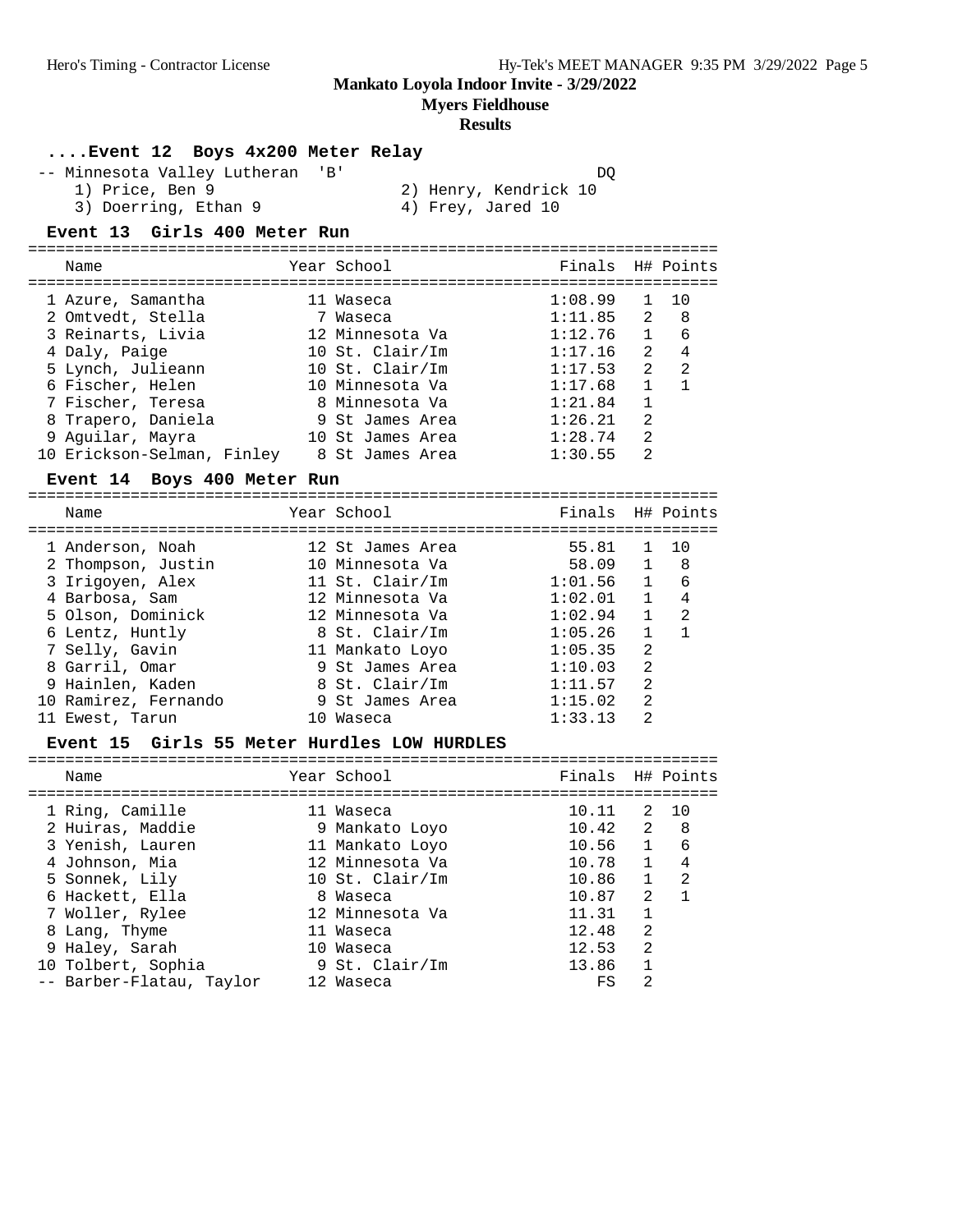**Myers Fieldhouse**

### **Results**

#### Event 16 Boys 55 Meter Hurdles Low HURDLES

| Name                                                                 |           | Year School                        | Finals H# Points               |                   |                          |        |
|----------------------------------------------------------------------|-----------|------------------------------------|--------------------------------|-------------------|--------------------------|--------|
|                                                                      |           | 12 Minnesota Va                    | 8.59                           | 1                 | 10                       |        |
| 1 Blomberg, Sam<br>2 Kaesermann, Will 10 Minnesota Va                |           |                                    | 9.33                           | $\mathbf{1}$      | $_{\rm 8}$               |        |
| 3 Long, John                                                         | 12 Waseca |                                    | 9.39                           | 2                 | 6                        |        |
| 4 Schultz, Cole                                                      |           | 11 Waseca                          | 10.02                          |                   | $2 \qquad 4$             | 10.011 |
| 5 Sampson, Addison                                                   |           | 11 Waseca                          | 10.02                          |                   | $2\quad 2$               | 10.017 |
| 6 Fogal, Casey                                                       |           | 9 Mankato Loyo                     | 10.39                          | $\mathbf{1}$      | $\overline{1}$           |        |
| 7 Fliszar, Augie                                                     |           | 12 Minnesota Va                    | 10.60                          | 1                 |                          |        |
| 8 Wilfahrt, Jevan                                                    |           | 10 Minnesota Va                    | 10.92                          | 1                 |                          |        |
| 9 Hadley, Jacob                                                      |           | 9 Waseca                           | 11.81                          | 2                 |                          |        |
| 10 Adams, Kylynd                                                     |           | 12 Waseca                          | 11.92                          | 2                 |                          |        |
| 11 Yoder, Luke                                                       |           | 9 Waseca                           | 13.11                          | 2                 |                          |        |
| -- Miller, Kaiden                                                    |           | 9 Waseca                           | DNF                            | $\mathbf{1}$      |                          |        |
| Event 17 Girls 800 Meter Run                                         |           |                                    |                                |                   |                          |        |
|                                                                      |           |                                    |                                |                   |                          |        |
| Name                                                                 |           | Year School States School          | Finals Points                  |                   |                          |        |
| 1 Fischer, Clare 12 Minnesota Va                                     |           |                                    | 2:51.48                        | 10                |                          |        |
| 2 Morales, Anahi 8 St James Area 3:23.96                             |           |                                    |                                | 8                 |                          |        |
| 3 Arndt, Mariah               8 St. Clair/Im           3:36.04     6 |           |                                    |                                |                   |                          |        |
| Event 18 Boys 800 Meter Run                                          |           |                                    |                                |                   |                          |        |
| Name                                                                 |           | Year School                        | Finals H# Points               |                   |                          |        |
|                                                                      |           |                                    |                                |                   |                          |        |
|                                                                      |           |                                    |                                |                   |                          |        |
|                                                                      |           |                                    |                                |                   |                          |        |
| 1 Miest, Levi                                                        |           | 10 St James Area                   | 2:22.19                        | 1                 | 10                       |        |
| 2 Pineda, Adrian                                                     |           | 10 St James Area                   | 2:30.30                        | $\mathbf{1}$      | 8                        |        |
| 3 Vetter, Sam                                                        |           | 9 Mankato Loyo                     |                                |                   |                          |        |
| 4 Pena, Brandon                                                      |           | 12 Waseca                          | $2:33.31$ 1 6<br>$2:34.39$ 2 4 |                   |                          |        |
| 5 Quist, Nils                                                        |           | 11 Minnesota Va                    | $2:34.99$ 1                    |                   | $\overline{\phantom{a}}$ |        |
| 6 Hanson, Tanner                                                     |           | 9 Waseca                           | 2:42.24                        | 2                 | $\mathbf{1}$             |        |
| 7 Urban, Jonathan                                                    |           | 12 Minnesota Va                    | 2:42.26<br>2:44.48             | 1<br>1            |                          |        |
| 8 Hoffman, Elliot                                                    |           | 10 Minnesota Va<br>10 Minnesota Va | 2:45.34                        |                   |                          |        |
| 9 Henry, Kendrick                                                    |           |                                    | 2:46.38                        | 2<br>$\mathbf{1}$ |                          |        |
| 10 Bailey, Eli                                                       |           | 8 St. Clair/Im                     | 2:46.59                        | $\mathbf{1}$      |                          |        |
| 11 Kuehl, Owen                                                       |           | 9 St James Area<br>10 Waseca       | 2:52.19                        | 2                 |                          |        |
| 12 Mortenson, Bobby                                                  |           | 10 Minnesota Va                    | 2:52.40                        | 1                 |                          |        |
| 13 Moldstad, Christian                                               |           | 10 Waseca                          |                                | 2                 |                          |        |
| 14 Gallagos, Eddy                                                    |           |                                    | 2:53.54                        |                   |                          |        |
| 15 Vee, Austin                                                       |           | 9 Minnesota Va<br>11 St James Area | 3:00.87<br>3:14.96             | 2<br>2            |                          |        |
| 16 Perez, Carlos<br>Event 19 Girls 200 Meter Run                     |           |                                    |                                |                   |                          |        |
|                                                                      |           |                                    |                                |                   |                          |        |
| Name                                                                 |           | Year School                        | Finals H# Points               |                   |                          |        |
| 1 Bulfer, Maddy                                                      |           | 12 Waseca                          | 30.24                          | 1                 | 10                       |        |

 3 Johnson, Samara 12 Waseca 31.00 1 6 4 Hopp, Averyelle 9 Minnesota Va 31.16 1 4 5 Ciske, Lilian 10 St James Area 31.43 1 2 6 Reinarts, Livia 12 Minnesota Va 31.87 1 1 7 Hoosline, Macy 11 St. Clair/Im 32.22 2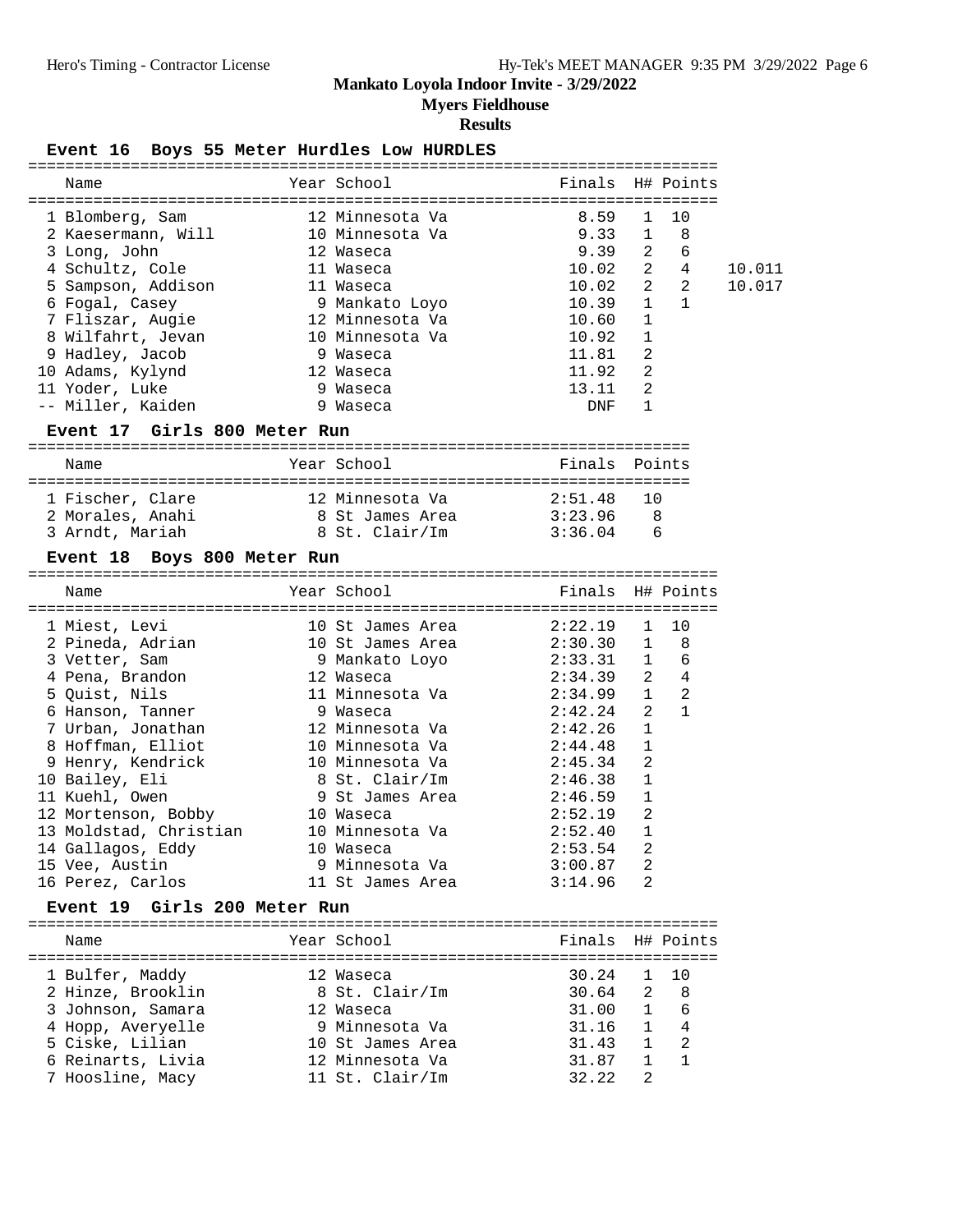**Myers Fieldhouse**

#### **Results**

#### **....Event 19 Girls 200 Meter Run**

| 8 Carstensen, Janessa | 8 St. Clair/Im   | 32.46 | - 2                     |
|-----------------------|------------------|-------|-------------------------|
| 9 Daly, Katherine     | 7 St. Clair/Im   | 33.54 | 2                       |
| 10 Mullenbach, Ella   | 9 Minnesota Va   | 34.74 | -2                      |
| 11 Overson, Lydia     | 8 St James Area  | 34.81 | $\overline{\mathbf{3}}$ |
| 12 Zernechel, Emma    | 9 Mankato Loyo   | 34.87 | -3                      |
| 13 Blowers, Jasmine   | 9 Waseca         | 36.17 | 3                       |
| 14 Helling, Taryn     | 10 St James Area | 36.28 | -3                      |
| 15 Aguilar, Mayra     | 10 St James Area | 37.18 | 3                       |
| -- Stoffel, Grace     | 9 Mankato Loyo   | DO    |                         |

#### **Event 20 Boys 200 Meter Run**

========================================================================== Name Year School Finals H# Points ========================================================================== 1 Ahlschlager, Kyle 11 Waseca 23.87 1 10 2 Johnson, Kaeden 10 Waseca 24.76 1 8 3 Halvorson, Ben 10 Minnesota Va 25.90 1 6 4 Schmidt, Isaac 12 Minnesota Va 25.98 1 4 5 Allen-Haas, Micah 9 Waseca 26.13 3 2 6 Sletta, Anthony 11 St James Area 26.43 3 1 7 Herrera, Fabian 9 St James Area 26.71 1 8 Price, Ben 9 Minnesota Va 27.06 1 9 Strobel, Henry 11 Mankato Loyo 27.86 3 10 Meyer, Parker 10 St James Area 28.22 2 11 Helget, Jaden 9 Minnesota Va 28.65 2 12 Schommer, Jacob 10 St. Clair/Im 29.55 2 13 Winkler, Hunter 8 St. Clair/Im 31.37 2 14 Hainlen, Kaden 8 St. Clair/Im 31.44 2 15 Cuellar, Ethan 7 St James Area 36.43 3 **Event 21 Girls 4x400 Meter Relay** ======================================================================= School **Finals Points** ======================================================================= 1 Waseca 'A' 4:44.41 10 1) Ring, Camille 11 2) Dufault, Ella 11 3) Lopez, Gaby 9 4) Dufault, Callie 9 2 St. Clair/Imannuel Lutheran 'A' 5:05.81 8 1) Sonnek, Lily 10 2) Daly, Paige 10 1) Sonnek, Lily 10 (2) Daly, Paige 10<br>3) Lynch, Julieann 10 (4) Davis, Ava 8<br>11 (5:18.85) 13.85 3 Minnesota Valley Lutheran 'A' 5:18.85 6 1) Fischer, Clare 12 2) Fischer, Helen 10 3) Fischer, Teresa 8 4) Reinarts, Livia 12 4 St James Area 'A' 5:57.97 4 1) Morales, Aracely 8 2) Kreel, Carmen 7 3) Rodriguez, Yasmine 7 (4) Aden, Adisyn 7 **Event 22 Boys 4x400 Meter Relay** ======================================================================= School **Finals Points** ======================================================================= 1 St James Area 'A' 3:56.50 10 1) Anderson, Noah 12 2) Morales, Luis 11 3) Firchau, Gavin 11 (4) Friesen, Jacob 10 2 Waseca 'A' 4:01.12 8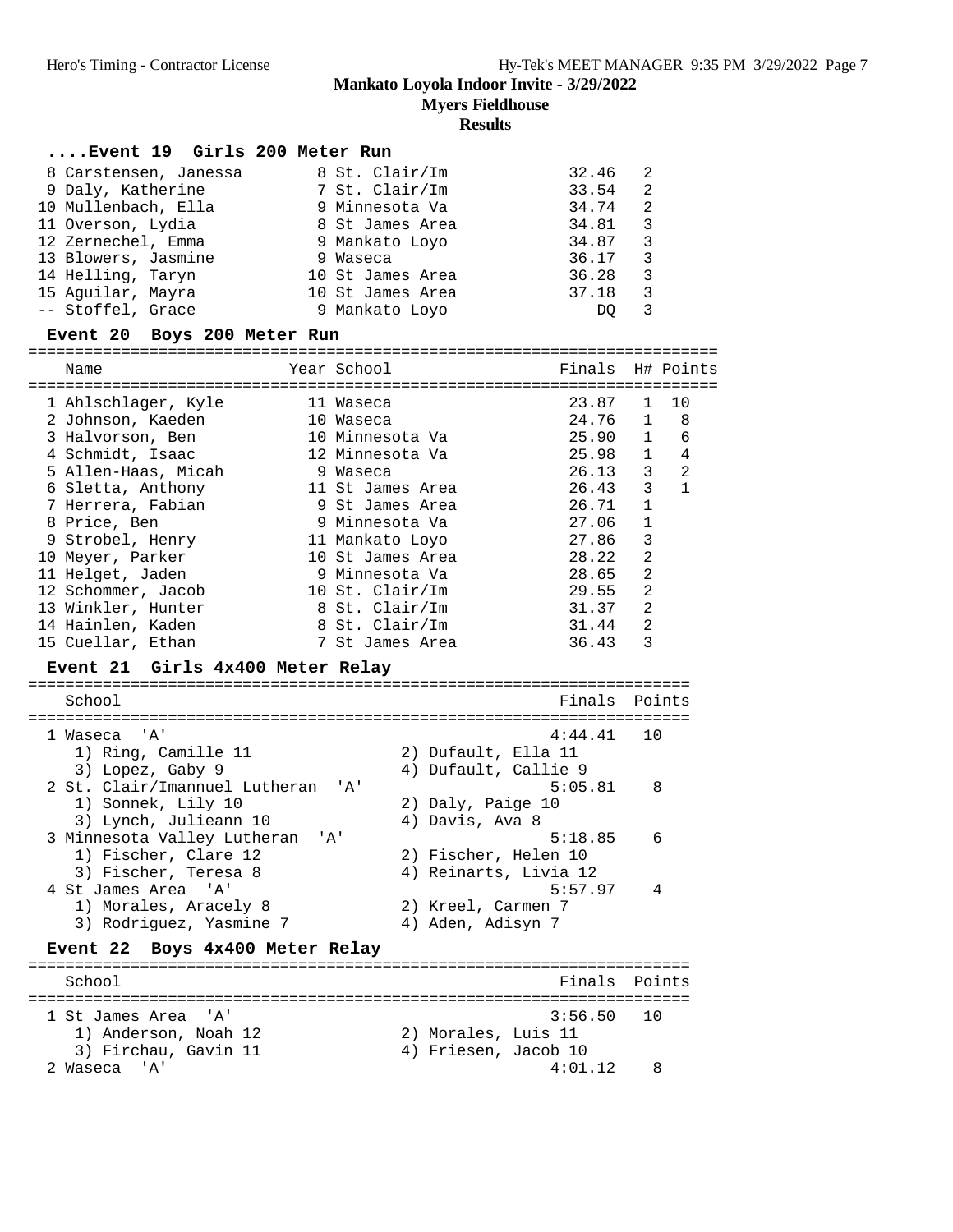**Myers Fieldhouse**

# **Results**

# **....Event 22 Boys 4x400 Meter Relay**

| 1) Rodriguez, Christian 11      | 2) Sampson, Addison 11 |
|---------------------------------|------------------------|
| 3) Schultz, Cole 11             | 4) Nelson, Eli 11      |
| 3 Minnesota Valley Lutheran 'A' | 4:11.41<br>6           |
| 1) Fliszar, Augie 12            | 2) Thompson, Justin 10 |
| 3) Wilfahrt, Jevan 10           | 4) Quist, Nils 11      |
| 4 Mankato Loyola/Cleveland 'A'  | 4:17.53<br>4           |
| 1) Kann, Josh 11                | 2) Strobel, Nathan 10  |
| 3) Marrone, Mattia 11           | 4) Younge, James 11    |
| 5 Waseca 'B'                    | 4:32.42                |
| 1) Feldkamp, Joe 11             | 2) Kalbow, Cade 11     |
| 3) Godwin, Tristan 9            | 4) Hanson, Tanner 9    |
|                                 |                        |

# **Event 23 Girls High Jump**

| Name                                                                                                                    |  | Year School             | Finals      | Points |
|-------------------------------------------------------------------------------------------------------------------------|--|-------------------------|-------------|--------|
| 1 Woller, Rylee                       12 Minnesota Va<br>$4-00$ $4-02$ $4-06$ $4-08$ $4-10$<br>O XO XXO XXX<br>$\Omega$ |  |                         | $4 - 08.00$ | 10     |
| 2 Kolars, Kylie<br>$4-00$ $4-02$ $4-06$ $4-08$ $4-10$<br>XO O XO XXO XXX                                                |  | 10 Mankato Loyo 4-08.00 |             | 8      |
| 3 Schlei, Ella<br>$4-00$ $4-02$ $4-06$ $4-08$<br>O O O XXX                                                              |  | 12 Minnesota Va         | $4 - 06.00$ | 6      |
| 4 Daly, Madison<br>$4-00$ $4-02$ $4-06$ $4-08$<br>O OXXOXXX                                                             |  | 12 St. Clair/Im         | 4-06.00     | 4      |
| 5 Barber-Flatau, Taylor<br>$4-00$ $4-02$ $4-06$<br>O O XXX                                                              |  | 12 Waseca               | $4 - 04.00$ | 1.50   |
| 5 Lynch, Haydn<br>$4-00$ $4-02$ $4-06$<br>O O XXX                                                                       |  | 10 Waseca               | $4 - 04.00$ | 1.50   |
| 7 Sonnek, Lily<br>$4 - 00$ $4 - 02$<br>$\circ$ $\circ$                                                                  |  | 10 St. Clair/Im         | $4 - 02.00$ |        |
| 7 Lang, Thyme<br>$4 - 00$ $4 - 02$<br>$\Omega$ $\Omega$                                                                 |  | 11 Waseca               | $4 - 02.00$ |        |
| 9 Haley, Sarah<br>$4 - 00$ $4 - 02$<br>XO O                                                                             |  | 10 Waseca               | $4 - 02.00$ |        |
| 10 Lynch, Kennedy<br>$4 - 00$ $4 - 02$<br>O XXO                                                                         |  | 9 Waseca                | $4 - 02.00$ |        |
| 11 Yenish, Lauren<br>$4 - 00$ $4 - 02$<br>O XXX                                                                         |  | 11 Mankato Loyo         | $4 - 00.00$ |        |
| 12 Ciske, Lilian<br>$4 - 00$ $4 - 02$<br>XO XXX                                                                         |  | 10 St James Area        | $4 - 00.00$ |        |
| 13 Helling, Taryn<br>$4 - 00$ $4 - 02$<br>XXO XXX                                                                       |  | 10 St James Area        | $4 - 00.00$ |        |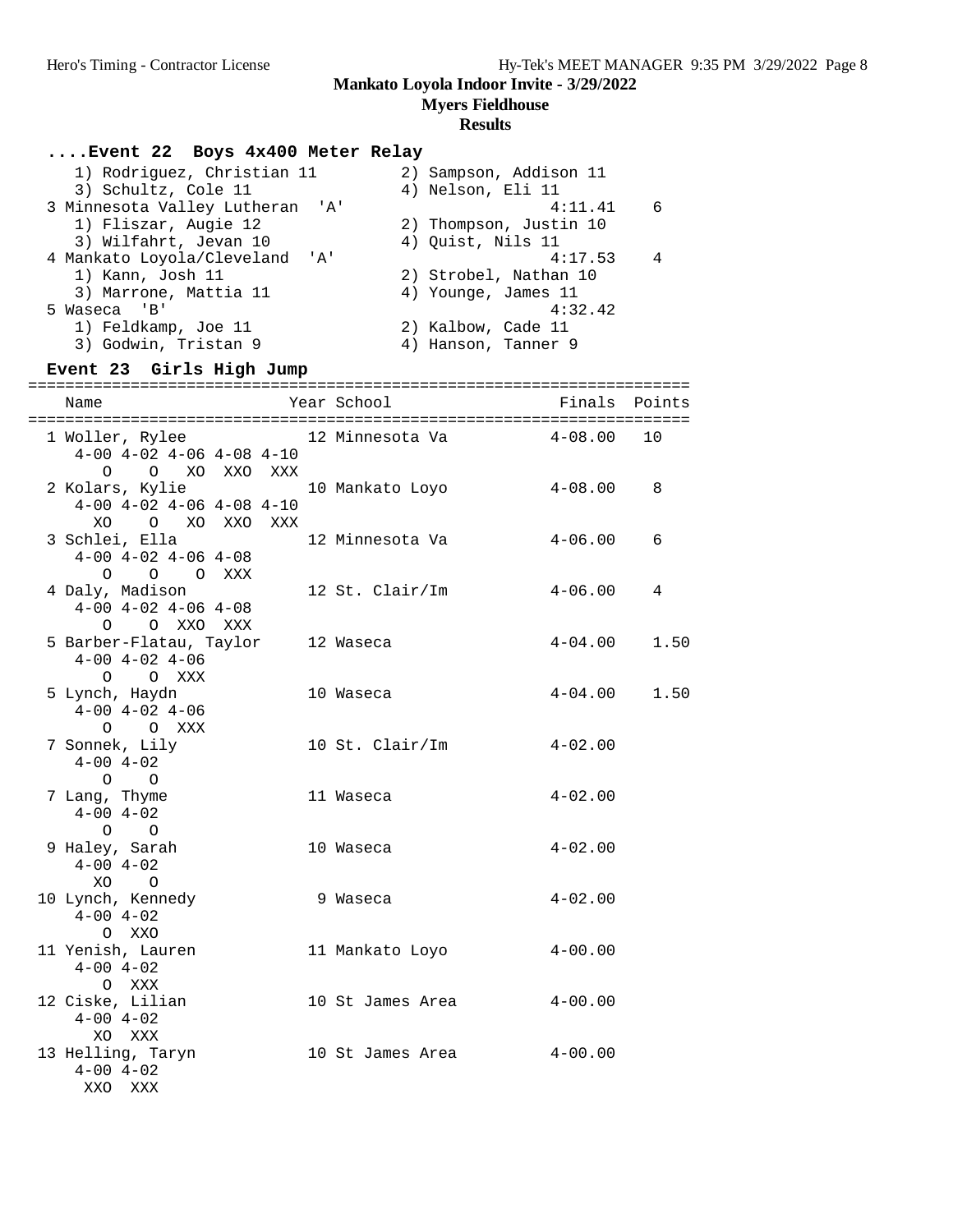**Myers Fieldhouse**

# **Results**

| Event 23 Girls High Jump                                                                                        |                         |               |      |
|-----------------------------------------------------------------------------------------------------------------|-------------------------|---------------|------|
| -- Fischer, Helen 10 Minnesota Va<br>$4 - 00$<br>XХ                                                             |                         | NH            |      |
| -- McMurphy, Katlyn<br>$4 - 00$<br>XXX                                                                          | er de 19 Waseca         | NH            |      |
| -- Lindsay, Kamryn<br>$4-00$ $4-02$ $4-06$<br>O O XXX                                                           | 9 Mankato Loyo X4-04.00 |               |      |
| Event 24 Boys High Jump                                                                                         |                         |               |      |
| Name                                                                                                            | Year School             | Finals Points |      |
| 1 Halvorson, Sam                   12 Minnesota Va<br>5-00 5-02 5-04 5-06 5-08 5-10 6-00<br>0 0 XO XO 0 XXO XXX |                         | $5 - 10.00$   | 10   |
| 2 Blomberg, Sam<br>$5-00$ $5-02$ $5-04$ $5-06$ $5-08$<br>0 0 0 XXO XXX                                          | 12 Minnesota Va         | $5 - 06.00$   | 7    |
| 2 Ohnstad, Carson<br>$5-00$ $5-02$ $5-04$ $5-06$ $5-08$<br>O O O XXO XXX                                        | 9 Waseca                | $5 - 06.00$   | 7    |
| 4 Long, John<br>$5 - 00$ $5 - 02$ $5 - 04$ $5 - 06$<br>O O XO XXX                                               | 12 Waseca               | $5 - 04.00$   | 2.33 |
| 4 Casto, Aaron<br>$5-00$ $5-02$ $5-04$ $5-06$<br>O O XO XXX                                                     | 12 St. Clair/Im         | 5-04.00       | 2.33 |
| 4 Schommer, Jacob<br>$5-00$ $5-02$ $5-04$ $5-06$<br>O O XO XXX                                                  | 10 St. Clair/Im         | $5 - 04.00$   | 2.33 |
| 7 Flohrs, Bennett<br>$5 - 00$ $5 - 02$ $5 - 04$<br>XXO XXO XXX                                                  | 10 St James Area        | $5 - 02.00$   |      |
| 8 Kijenski, Chase<br>$5 - 00$ $5 - 02$<br>XO XXX                                                                | 9 Mankato Loyo          | $5 - 00.00$   |      |
| -- Hadley, Jacob<br>$5 - 00$<br>XXX                                                                             | 9 Waseca                | NH            |      |
| -- Fogal, Casey<br>$5 - 00$<br>XXX                                                                              | 9 Mankato Loyo          | NH            |      |
| -- Marrone, Mattia<br>$5 - 00$<br>XXX                                                                           | 11 Mankato Loyo         | NH            |      |
| Event 25 Girls Pole Vault                                                                                       |                         |               |      |

======================================================================= Name That School Finals Points ======================================================================= 1 Daly, Madison 12 St. Clair/Im 8-06.00 10 6-06 7-00 7-06 8-00 8-06 9-00 O O O O O XXX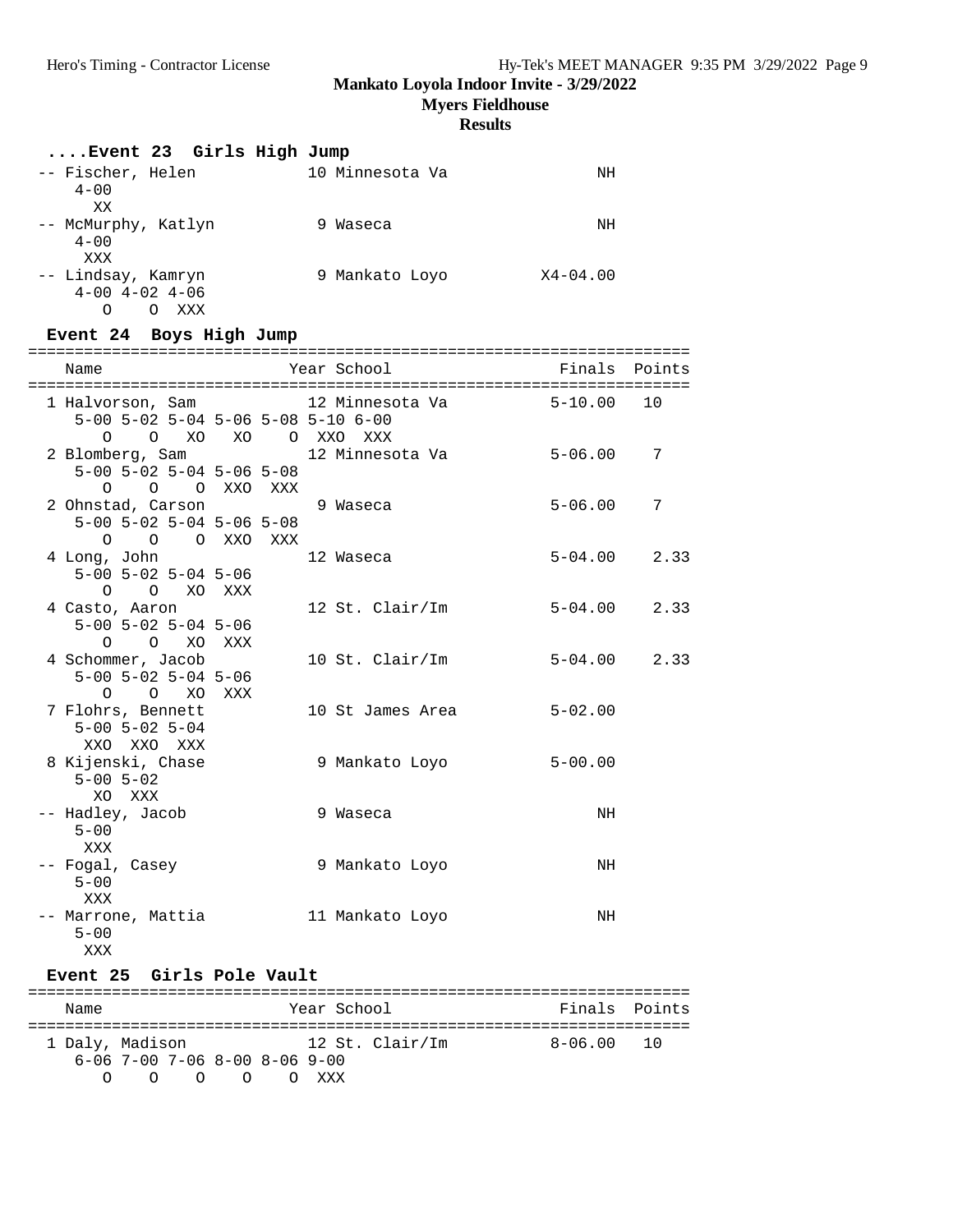**Myers Fieldhouse**

| Event 25 Girls Pole Vault                                                      |                                                                       |               |    |
|--------------------------------------------------------------------------------|-----------------------------------------------------------------------|---------------|----|
| 2 Johnson, Samara<br>$6 - 06$ 7-00 7-06 8-00 8-06 9-00<br>O O XXO<br>O         | 12 Waseca<br>O XXX                                                    | $8 - 06.00$   | 8  |
| 3 Mansfield, Chloe<br>$6 - 06$ 7-00 7-06 8-00 8-06<br>0 0 0 0 XXX              | 12 Waseca                                                             | $8 - 00.00$   | 6  |
| 4 Schwartz, Anna<br>$6 - 06$ 7-00 7-06 8-00<br>$\circ$<br>O OXXX               | 12 Minnesota Va                                                       | 7-06.00       | 4  |
| 5 Sonnek, Lily<br>$6 - 06$ 7-00 7-06 8-00<br>XO O O XXX                        | 10 St. Clair/Im                                                       | $7 - 06.00$   | 2  |
| 6 Lopez, Gaby<br>$6 - 06$ 7-00 7-06<br>O O XXX                                 | 9 Waseca                                                              | $7 - 00.00$   | 1  |
| -- Daly, Paige<br>$6 - 06$<br>XXX                                              | 10 St. Clair/Im                                                       | NH            |    |
| -- Quast, Valerie<br>$6 - 06$<br>XXX                                           | 8 St. Clair/Im                                                        | NH            |    |
| -- Daly, Katherine<br>$6 - 06$<br>XXX                                          | 7 St. Clair/Im                                                        | NH            |    |
|                                                                                |                                                                       |               |    |
| Event 26 Boys Pole Vault                                                       |                                                                       |               |    |
| Name                                                                           | Year School                                                           | Finals Points |    |
| 1 Sampson, Addison 11 Waseca<br>$\mathbf{P}$                                   | 8-00 8-06 9-00 9-06 10-00 10-06 11-00 11-06 12-00                     | $11 - 06.00$  | 10 |
| P P P O XO<br>2 Fliszar, Augie                       12 Minnesota Va           | $\circ$ $\circ$<br>XXX<br>8-00 8-06 9-00 9-06 10-00 10-06 11-00 11-06 | $11 - 00.00$  | 8  |
| 3 Huisken, Nick<br>$8 - 00$ $8 - 06$ $9 - 00$ $9 - 06$<br>O XO XXX<br>$\Omega$ | XO P O O XO XO XXO XXX<br>11 Mankato Loyo                             | $9 - 00.00$   | 6  |
| -- Bailey, Eli<br>$8 - 00$<br>XXX                                              | 8 St. Clair/Im                                                        | NH            |    |
| -- Godwin, Tristan<br>$8 - 00$<br>XXX                                          | 9 Waseca                                                              | NH            |    |
| Helget, Jaden<br>$8 - 00$<br>XXX                                               | 9 Minnesota Va                                                        | NH            |    |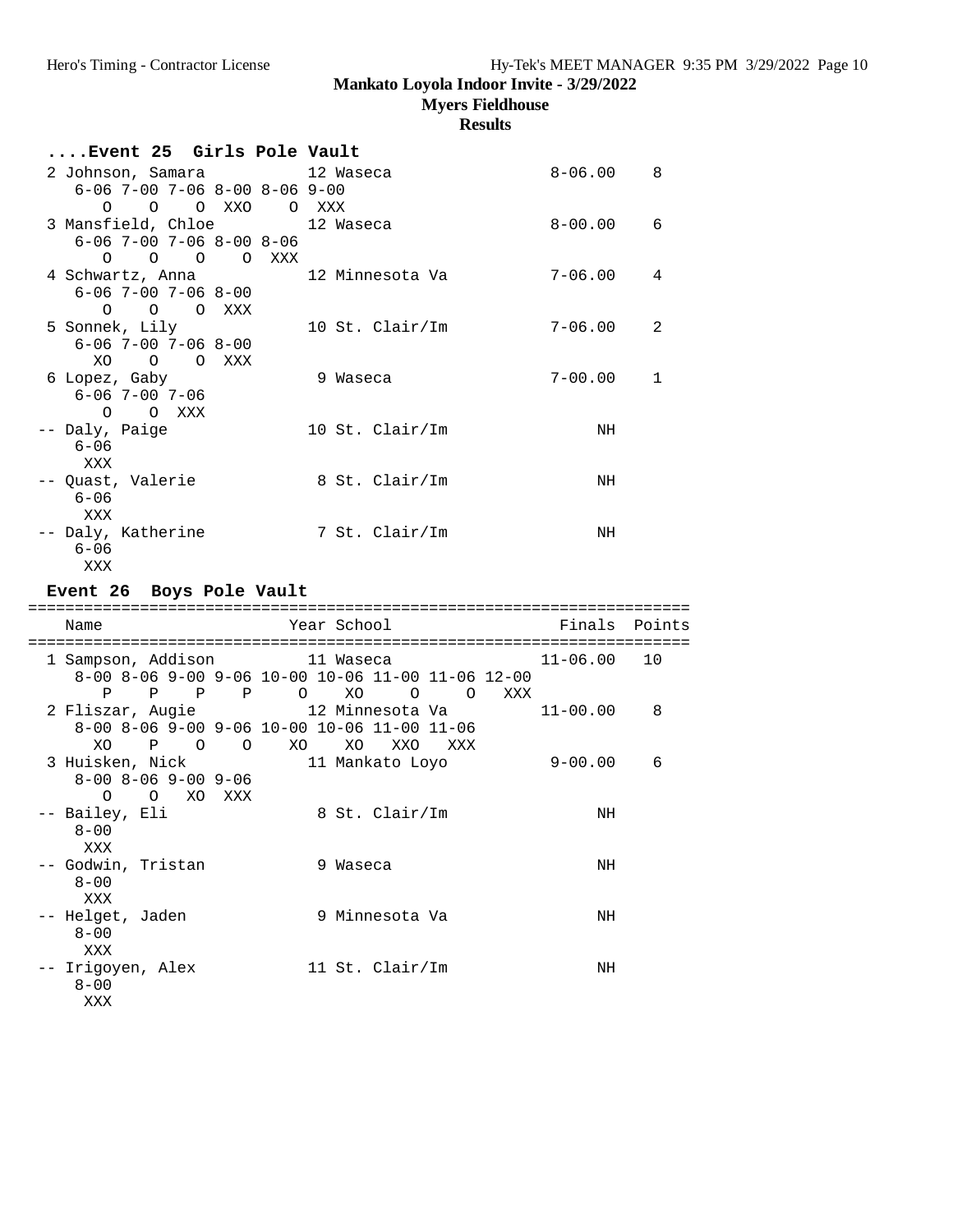**Myers Fieldhouse**

## **Results**

17-07.50 17-07 18-00

17-03.75 16-00.50 16-09<br>6 Friesen, Jacob 10

FOUL FOUL 16-05.50

| Event 27 Girls Long Jump                                                  |                         |              |              |
|---------------------------------------------------------------------------|-------------------------|--------------|--------------|
|                                                                           |                         |              |              |
| 1 Hunter, Kaylee 12 Minnesota Va 14-09.50 10<br>14-09.50 14-04.25 13-06   |                         |              |              |
| ng, Camille 11 Waseca<br>14-09.50 13-09.50 14-03.50<br>2 Ring, Camille    |                         | $14 - 09.50$ | 8            |
| 3 Azure, Samantha 11 Waseca<br>13-09 14-06.50 14-01.50                    |                         | $14 - 06.50$ | 6            |
| 4 Schwartz, Anna                                                          | 12 Minnesota Va         | $14 - 04.00$ | 4            |
| FOUL FOUL 14-04<br>5 Woller, Olivia 11 Minnesota Va<br>14-03.75 FOUL FOUL |                         | $14 - 03.75$ | 2            |
| 6 Bulfer, Maddy 12 Waseca<br>13-02.50 13-07.50 FOUL                       |                         | $13 - 07.50$ | $\mathbf{1}$ |
| 7 Thompson, Maddie               12 Waseca                                |                         | $13 - 03.75$ |              |
| 12-11 13-03.75 12-11<br>8 Schlei, Ella<br>13-00 12-08.50 12-02            | 12 Minnesota Va         | $13 - 00.00$ |              |
| 9 Lang, Thyme<br>12-05 FOUL 12-05.50<br>11 Waseca                         |                         | $12 - 05.50$ |              |
| 10 Zamora, Ruby                                                           | 9 St James Area         | $12 - 04.00$ |              |
| 11-06 12-04 FOUL<br>11 Ciske, Lilian                                      | 10 St James Area        | $12 - 01.00$ |              |
| 11-04.25 FOUL 12-01<br>12 Fischer, Helen 10 Minnesota Va                  |                         | $11 - 10.00$ |              |
| FOUL 11-10 FOUL<br>13 Lynch, Julieann 10 St. Clair/Im                     |                         | $11 - 08.00$ |              |
| 11-08 11-07.50 10-05.50<br>14 Hinze, Brooklin<br>11-00.50 FOUL FOUL       | 8 St. Clair/Im          | $11 - 00.50$ |              |
| 15 Friesen, Katelyn                                                       | 8 St James Area 9-10.75 |              |              |
| FOUL FOUL 9-10.75<br>16 Arndt, Mariah                                     | 8 St. Clair/Im 9-09.00  |              |              |
| FOUL FOUL 9-09<br>-- Lopez, Gaby<br>9 Waseca                              |                         | FOUL         |              |
| FOUL FOUL FOUL<br>-- Erickson-Selman, Finley 8 St James Area              |                         | FOUL         |              |
| FOUL FOUL FOUL<br>Event 28 Boys Long Jump                                 |                         |              |              |
|                                                                           |                         |              |              |
| Name<br>Year School                                                       |                         | Finals       | Points       |
| 1 Sletta, Anthony<br>18-10.25 17-09.50 18-09                              | 11 St James Area        | $18 - 10.25$ | 10           |
| 2 Firchau, Gavin<br>$17 - 11.50$<br>$17 - 09.25$                          | 11 St James Area        | $18 - 05.25$ | 8            |
| 18-05.25<br>12 Waseca<br>3 Long, John                                     |                         | $18 - 01.50$ | 6            |
| $18 - 01.50$<br>$16 - 01$ $15 - 10$<br>4 Halvorson, Ben                   | 10 Minnesota Va         | $18 - 00.00$ | 4            |

5 Kasprowicz, Hayden 12 St. Clair/Im 17-03.75 2

10 St James Area 16-05.50 1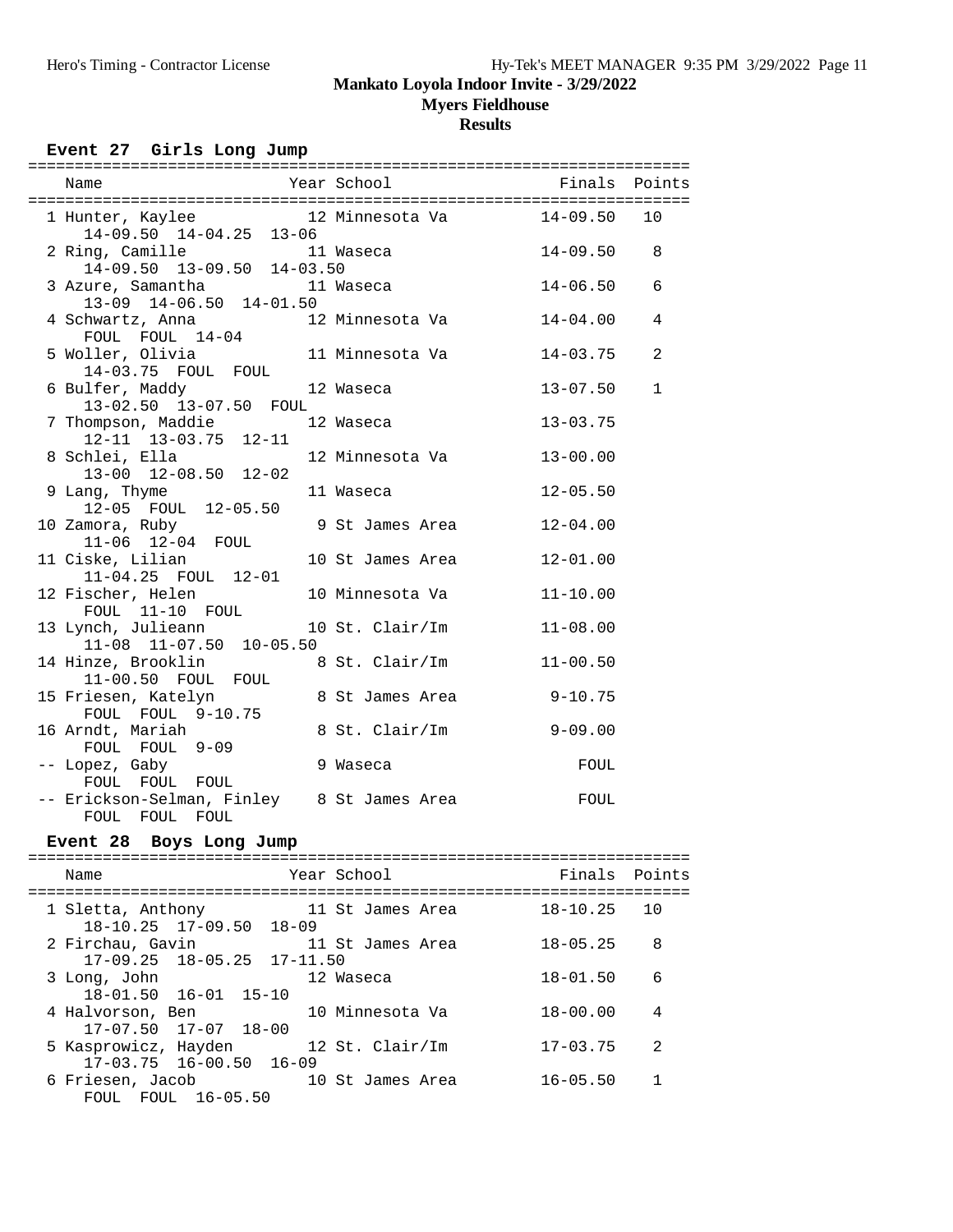**Myers Fieldhouse**

**Results**

| Event 28 Boys Long Jump                |              |
|----------------------------------------|--------------|
| 7 Ohnstad, Carson<br>9 Waseca          | $16 - 05.00$ |
| $16-05$ $16-00.50$ $15-11.50$          |              |
| 9 St. Clair/Im<br>8 Kruse, Alex        | $14 - 11.00$ |
| 14-11 FOUL 14-06.50                    |              |
| 10 St. $Clair/Im$<br>9 Olmanson, Jacob | $14 - 03.00$ |
| $12 - 04.50$ $12 - 11.50$ $14 - 03$    |              |
| 10 Mortenson, Bobby<br>10 Waseca       | $13 - 05.00$ |
| FOUL FOUL 13-05                        |              |
| 11 Kliner, Kason<br>8 St. Clair/Im     | $10 - 06.00$ |
| FOUL 10-06 FOUL                        |              |
| 7 St. Clair/Im<br>-- Olmanson, Coltin  | FOUL         |
| FOUL FOUL FOUL                         |              |
| 10 Waseca<br>-- Ewest, Tarun           | FOUL         |
| FOUL FOUL<br>FOUL                      |              |

### **Event 29 Girls Triple Jump**

======================================================================= Name The Year School The Finals Points ======================================================================= 1 Hunter, Kaylee 12 Minnesota Va 32-09.00 10 FOUL 32-09 31-10.75 2 Johnson, Mia 12 Minnesota Va 29-05.75 8 28-07 29-01.50 29-05.75<br>3 Ward, Tori 10  $\frac{10 \text{ St. Clair/Im}}{27-01.25}$  6 FOUL 26-09.25 27-01.25 4 Thompson, Maddie 12 Waseca 26-11.50 4 26-08 26-11.50 25-10.25 5 Davis, Ava 8 St. Clair/Im 26-02.50 2 26-01.25 26-02.50 FOUL 6 Mullenbach, Ella 9 Minnesota Va 25-07.75 1 25-07.75 24-05 FOUL 7 Romsdahl, Alivia 8 St James Area 24-02.00 23-03.25 24-02 FOUL 8 Odegard, Hannah 9 Mankato Loyo 21-00.00 FOUL 21-00 20-09 -- Huiras, Maddie 9 Mankato Loyo FOUL FOUL FOUL FOUL -- Mansfield, Chloe 12 Waseca FOUL FOUL FOUL FOUL

## **Event 30 Boys Triple Jump**

| Name                                                       | Year School     | Finals Points   |                |
|------------------------------------------------------------|-----------------|-----------------|----------------|
| 1 Kaesermann, Will<br>$36 - 00.75$ $36 - 05$ $37 - 04.50$  | 10 Minnesota Va | $37 - 04.50$ 10 |                |
| 2 Halvorson, Ben<br>$34-10.25$ $36-08$ $35-04.25$          | 10 Minnesota Va | $36 - 08.00$    | 8              |
| 3 Kasprowicz, Hayden 12 St. Clair/Im<br>FOUL FOUL 35-08.75 |                 | $35 - 08.75$    | 6              |
| 4 Schultz, Cole<br>32-11 FOUL 33-07.25                     | 11 Waseca       | $33 - 07.25$    | $\overline{4}$ |
| 5 Kruse, Alex<br>$30 - 05.75$ $31 - 09.75$ $32 - 00$       | 9 St. Clair/Im  | $32 - 00.00$    | 2              |
|                                                            |                 |                 |                |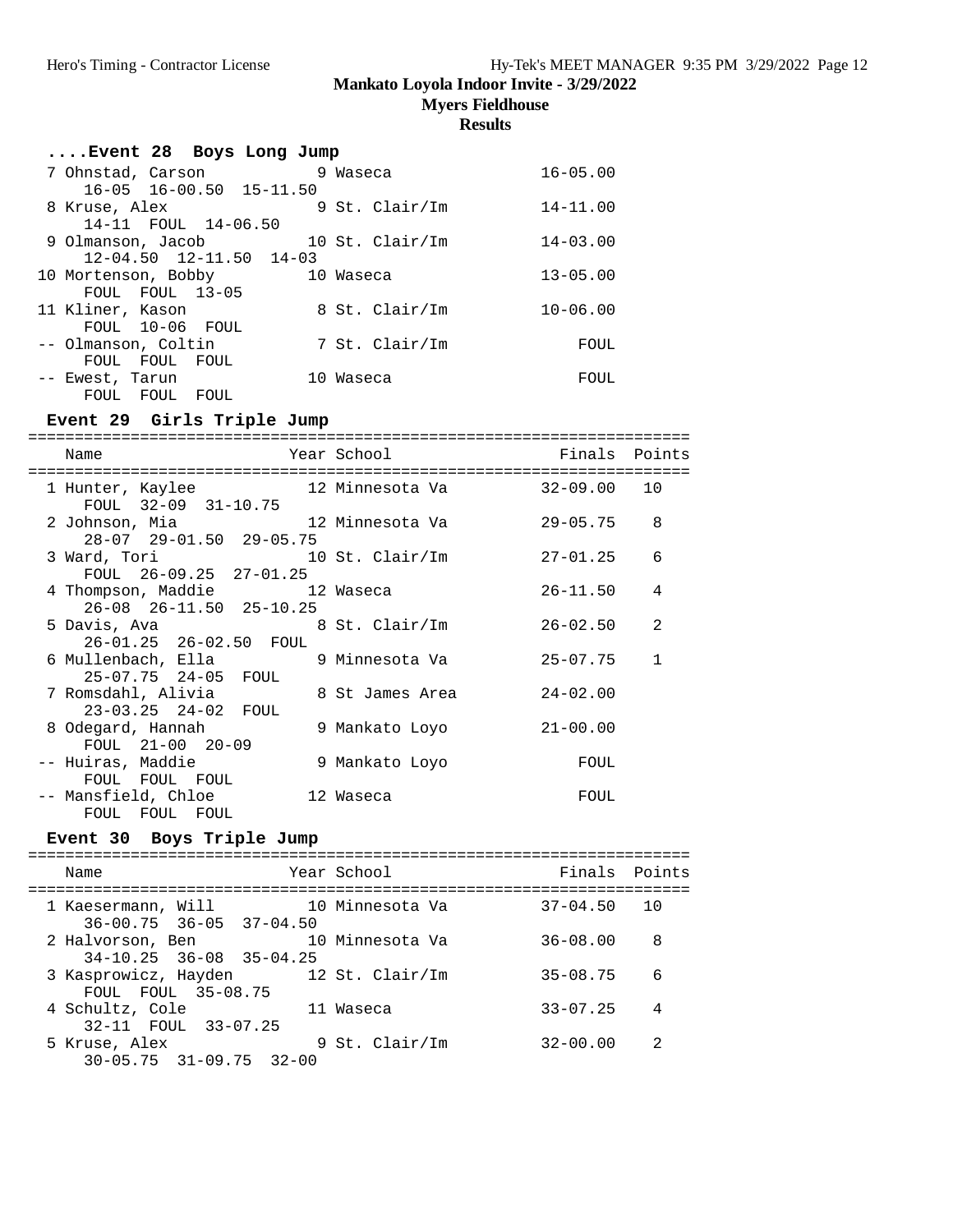**Myers Fieldhouse**

| Event 30 Boys Triple Jump                                                                                                |                  |              |              |
|--------------------------------------------------------------------------------------------------------------------------|------------------|--------------|--------------|
| $28-07.25$ 1<br>6 Ohnstad, Carson 9 Waseca<br>26-06.75 28-07.25 FOUL                                                     |                  |              |              |
| -- Andersen, Cameron 9 St James Area FOUL<br>FOUL FOUL FOUL<br>-- Flohrs, Bennett 10 St James Area FOUL                  |                  |              |              |
| FOUL FOUL FOUL                                                                                                           |                  |              |              |
| Event 31 Girls Shot Put                                                                                                  |                  |              |              |
|                                                                                                                          |                  |              |              |
|                                                                                                                          |                  |              |              |
|                                                                                                                          |                  |              |              |
| 1 Azure, Samantha 11 Waseca 31-10.50 1 10<br>31-10.50 31-08.50 30-07.50 31-00.50                                         |                  |              |              |
| 2 Schlei, Ella 12 Minnesota Va<br>30-06.50 31-07.75 29-00.50 30-10.50                                                    | $31 - 07.75$ 1 8 |              |              |
|                                                                                                                          |                  |              |              |
| 3 Wadd, Kloe 11 Waseca<br>28-09.50 28-00.50 26-08.50 25-03<br>4 Hadley, Isabella 11 Waseca<br>28-03 27-01 FOUL 26-04.50  | $28 - 09.50$ 1   |              | 6            |
|                                                                                                                          |                  |              |              |
|                                                                                                                          | $28 - 03.00$ 1   |              | 4            |
|                                                                                                                          |                  |              |              |
| 5 Loeffler, Courtney 12 St. Clair/Im 26-11.50 1                                                                          |                  |              | 2            |
| 24-09 26-11.50 24-09.50 23-06.50                                                                                         |                  |              |              |
| 6 Aguilar, Mayra 10 St James Area 25-04.00 2                                                                             |                  |              | $\mathbf{1}$ |
| $24-10$ $24-08$ $24-09$ $25-04$                                                                                          |                  |              |              |
| 7 Mohlenbrock, Sailor 12 St James Area 25-02.00                                                                          |                  | $\mathbf{1}$ |              |
| 23-10.50 25-02 24-08 24-07.25                                                                                            |                  |              |              |
| 8 Christensen, Hannah 10 Minnesota Va                                                                                    | $25 - 01.50$     | 2            |              |
| 24-01.50 24-06 25-01.25 25-01.50                                                                                         |                  |              |              |
| 9 Marzinke, Lauren 11 St. Clair/Im                                                                                       | 24-07.00         | $\mathbf{1}$ |              |
| 22-11 22-11 23-07 24-07                                                                                                  |                  |              |              |
| 10 Hansen, Elsa 10 St. Clair/Im 24-02.50<br>FOUL 24-02.50 23-03.75 23-01.25                                              |                  | $\mathbf{1}$ |              |
|                                                                                                                          |                  |              |              |
| 11 Ludvik, Elaine 12 Mankato Loyo 22-09.50<br>19-08 22-09.50 20-07.25 22-05<br>12 Rossow, Laura 12 Minnesota Va 22-08.25 |                  | 2            |              |
|                                                                                                                          |                  |              |              |
|                                                                                                                          |                  | $\mathbf{1}$ |              |
| 22-08 22-08.25 22-06.50 22-08.25                                                                                         |                  |              |              |
| 13 Schwandt, Aerin 12 St. Clair/Im 22-07.75                                                                              |                  | 1            |              |
| 21-11.50 22-06.75 22-07.75 18-07                                                                                         |                  |              |              |
| 14 Wendland, Jenna 11 Minnesota Va 21-10.50                                                                              |                  | 1            |              |
| 20-04 21-10.50 20-08.50 21-08                                                                                            |                  |              |              |
| 15 Jandara, Natalie 8 Mankato Loyo 21-05.50 2<br>21-05.50 20-00 20-07 20-05.50                                           |                  |              |              |
|                                                                                                                          |                  |              |              |
| 16 Urban, Sophia<br>10 Minnesota Va                                                                                      | $21 - 02.00$     | 2            |              |
| $21-00$ $20-05$ $20-00$ $21-02$                                                                                          |                  |              |              |
| 17 Busch, Rebekah<br>10 St. Clair/Im                                                                                     | $19 - 08.00$     | $\mathbf 1$  |              |
| 16-11.75 18-10 19-08 18-09                                                                                               |                  |              |              |
| 18 Trapero, Daniela<br>9 St James Area                                                                                   | $19 - 06.00$     | 2            |              |
| $16-10.75$ 19-06 17-08.50 18-10.50                                                                                       |                  |              |              |
| 19 Moses, Abby<br>10 Mankato Loyo                                                                                        | $19 - 05.00$     | 2            |              |
| 15-08 18-06.50 19-05 18-06                                                                                               |                  |              |              |
| 20 Bolstad, Alexa<br>11 Mankato Loyo                                                                                     | $19 - 04.00$     | 2            |              |
| 18-03.50 17-10.75 17-03.50 19-04                                                                                         |                  |              |              |
| 21 Barrios, Emely 3 9 St James Area                                                                                      | $18 - 04.00$     | 2            |              |
| 16-04 15-09 17-09 18-04                                                                                                  |                  |              |              |
| 22 Hamilton, Karley<br>9 Waseca                                                                                          | $17 - 06.00$     | 2            |              |
| 15-07 17-06 16-01 13-09                                                                                                  |                  |              |              |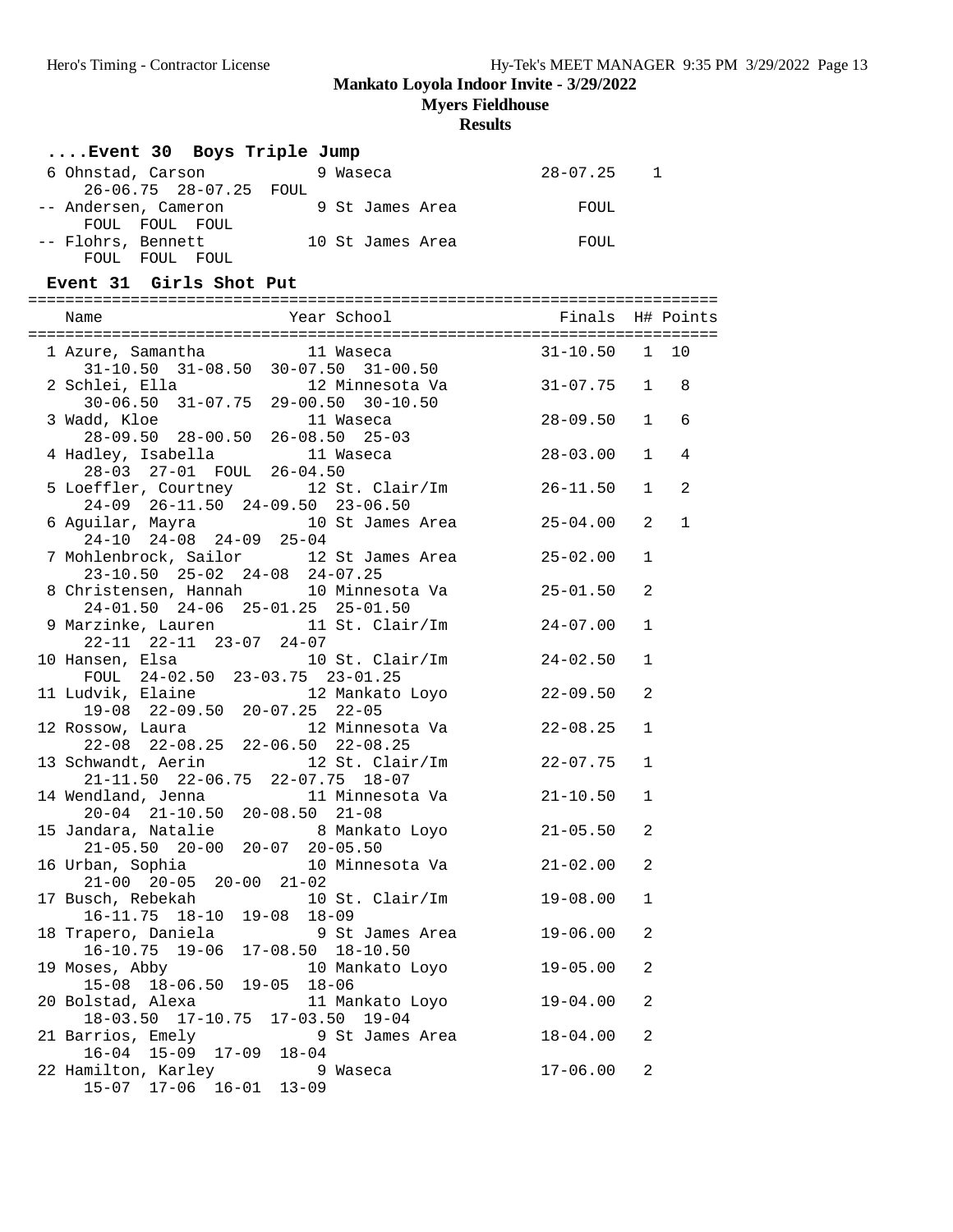**Myers Fieldhouse**

| Event 31 Girls Shot Put                                                                                                                                         |                              |                              |   |
|-----------------------------------------------------------------------------------------------------------------------------------------------------------------|------------------------------|------------------------------|---|
| 23 Odegard, Hannah (23 Odegard, Hannah (24 Odegard, 24 Odegard, 25 Odegard, 25 Odegard, 25 Odegard, 2<br>15-00.50 13-04 14-11 14-06                             |                              |                              |   |
| Event 32 Boys Shot Put                                                                                                                                          |                              |                              |   |
|                                                                                                                                                                 |                              |                              |   |
| 1 Karels, Brandon 11 St. Clair/Im 41-05.00 1 10<br>41-05 37-09.50 38-06 38-05.50<br>2 Thompson, Levi 10 St. Clair/Im 40-06.25 1 8                               |                              |                              |   |
| $8-07.50$ $40-06.25$ $39-01$ $34-07$                                                                                                                            |                              |                              |   |
| 3 Herman, Eddie 11 Waseca<br>36-04.50 34-03 39-02.50 39-10                                                                                                      | 39-10.00                     | $\mathbf{1}$                 | 6 |
| 4 Medin, Ian 12 Waseca<br>37-07 37-09 38-11 38-01.50                                                                                                            | $38 - 11.00$                 | $\mathbf{1}$                 | 4 |
| 5 Stenzel, Ethan 10 Waseca<br>34-04.50 35-04.50 35-11.75 32-08                                                                                                  | $35 - 11.75$                 | $\mathbf{1}$                 | 2 |
| 6 Mathias, Mateo<br>thias, Mateo 12 Waseca<br>30-06.50 32-09.50 35-03.50 35-10.25                                                                               | $35 - 10.25$                 | $\mathbf{1}$                 |   |
| 7 Schultz, Ethan 12 Minnesota Va<br>34-01 35-09 34-03.25 34-11<br>8 Goebel, Eli 10 St. Clair/Im                                                                 | $35 - 09.00$<br>$35 - 06.50$ | $\mathbf{1}$<br>$\mathbf{1}$ | 1 |
| $31-07.50$ $32-10$ $35-06.50$ $34-01$<br>9 Richtsmeier, Jordan 12 Minnesota Va                                                                                  | $34 - 08.25$                 | $\mathbf{1}$                 |   |
| 34-02 34-08.25 32-07 34-06                                                                                                                                      | $34 - 05.25$                 | 2                            |   |
| 10 Fast, Derek 11 St James Area<br>34-03 FOUL 32-07.75 34-05.25<br>11 Hughes, Carter 11 St. Clair/Im 30-10.00                                                   |                              | $\mathbf{1}$                 |   |
| $29-05$ 30-05.50 30-10 28-10<br>12 Rodney, Javonn 10 Waseca                                                                                                     | $30 - 08.25$                 | 2                            |   |
| 26-08.50 27-05.75 26-05 30-08.25<br>13 Herrera, Fabian 19 St James Area 29-08.50                                                                                |                              | $\mathbf{1}$                 |   |
| 29-08.50 27-07 26-03.25 29-02<br>14 Klawitter, Landon 10 Minnesota Va                                                                                           | $29 - 03.00$                 | 2                            |   |
| 29-03 FOUL 26-08 28-00<br>15 Durheim, Jarrett 10 St James Area 28-04.50                                                                                         |                              | $\mathbf{1}$                 |   |
| 27-08.50  26-08  28-04.50  28-04.50                                                                                                                             |                              | 2                            |   |
| 16 Wolff, Devon 11 Mankato Loyo 27-08.00<br>27-08 26-06.25 27-00.50 27-06<br>17 Rossow, Benjamin 9 Minnesota Va 26-02.50<br>26-02.50 24-08.75 24-04.25 24-11.50 |                              | 2                            |   |
| 18 Adams, Kylynd<br>12 Waseca<br>FOUL 23-07 26-02.25 25-00.50                                                                                                   | $26 - 02.25$                 | 2                            |   |
| 19 Esqueda, Julio<br>10 St James Area<br>23-09 25-03 26-00 25-06.50                                                                                             | $26 - 00.00$                 | 2                            |   |
| 20 Mixteco, Joe<br>9 Waseca<br>25-09.50 25-11 25-09.25 23-08.25                                                                                                 | $25 - 11.00$                 | 2                            |   |
| 9 Mankato Loyo<br>21 Wood, Danny<br>$21 - 03.50$ $24 - 06$<br>25-05.25 25-05.50                                                                                 | $25 - 05.50$                 | 2                            |   |
| 22 Skubitz, Jack<br>11 Mankato Loyo<br>$25 - 05$ $24 - 10.50$<br>$23 - 08$ $23 - 06.50$                                                                         | $25 - 05.00$                 | 2                            |   |
| 23 Barker, Christian<br>7 Mankato Loyo<br>$24-03$ $25-02.25$<br>$22 - 05.25$ $21 - 01$                                                                          | $25 - 02.25$                 | 2                            |   |
| 24 Weber, Cody<br>9 Waseca<br>FOUL 21-04 20-11.50 20-05.75                                                                                                      | $21 - 04.00$                 | $\overline{a}$               |   |